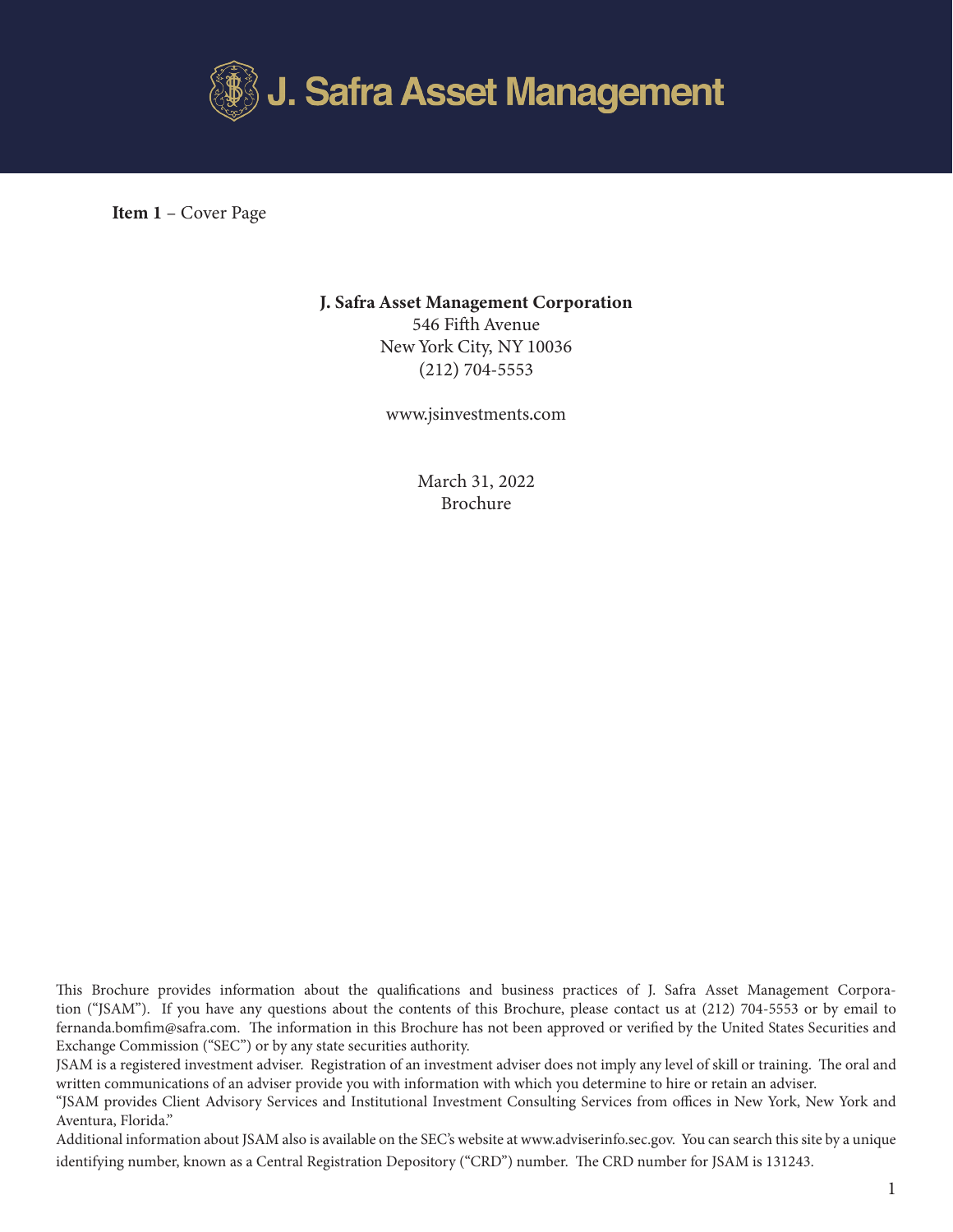

# Item 2 – Material Changes

On July 28, 2010, the SEC published "Amendments to Form ADV" which requires amendments to the disclosure document that JSAM provides to client, as prescribed by SEC Rules. This Brochure dated March 31, 2022 is an update to the previously filed Brochure dated March 31, 2021. At this time, JSAM does not have any Material Changes to report.

Currently, our brochure may be requested by contacting Fernanda Bomfim, Chief Compliance Officer at (786)777-6013 or fernanda.bomfim@safra.com. Additional information about JSAM, including a copy of its brochure, is also available via the SEC's web site www.adviserinfo.sec.gov.

Please note that registration with the SEC as a registered investment adviser does not imply a certain level of skill or training.

Item 4: Advisory Business was updated in order to reflect the change in indirect ownership and control to include Mrs. Vicky Safra and the Estate of Mr. Joseph Y. Safra following the passing of Mr. Joseph Y. Safra.

This Brochure also contains certain non-material changes.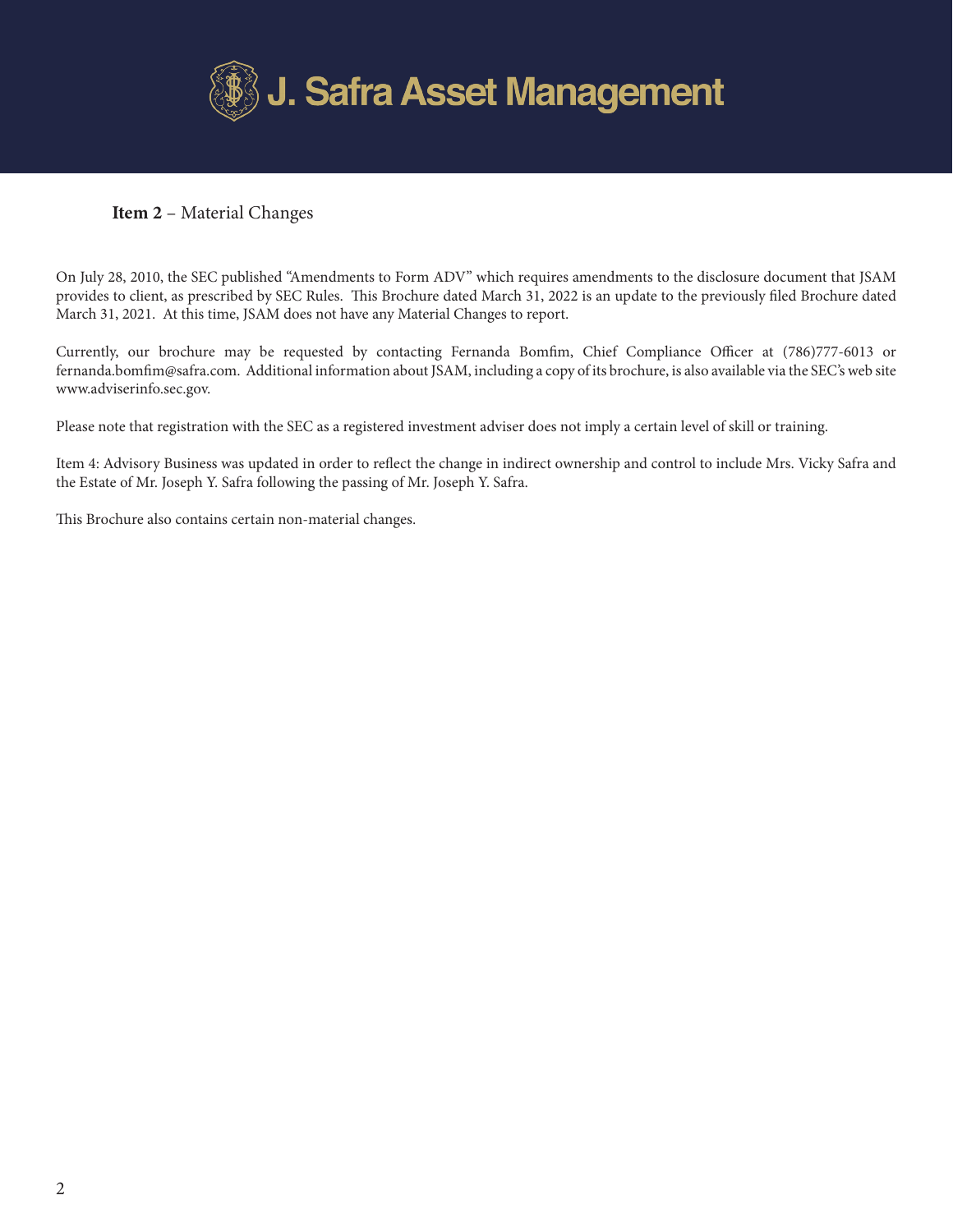

# **Item 3** - Table of Contents

Brochure Supplement(s)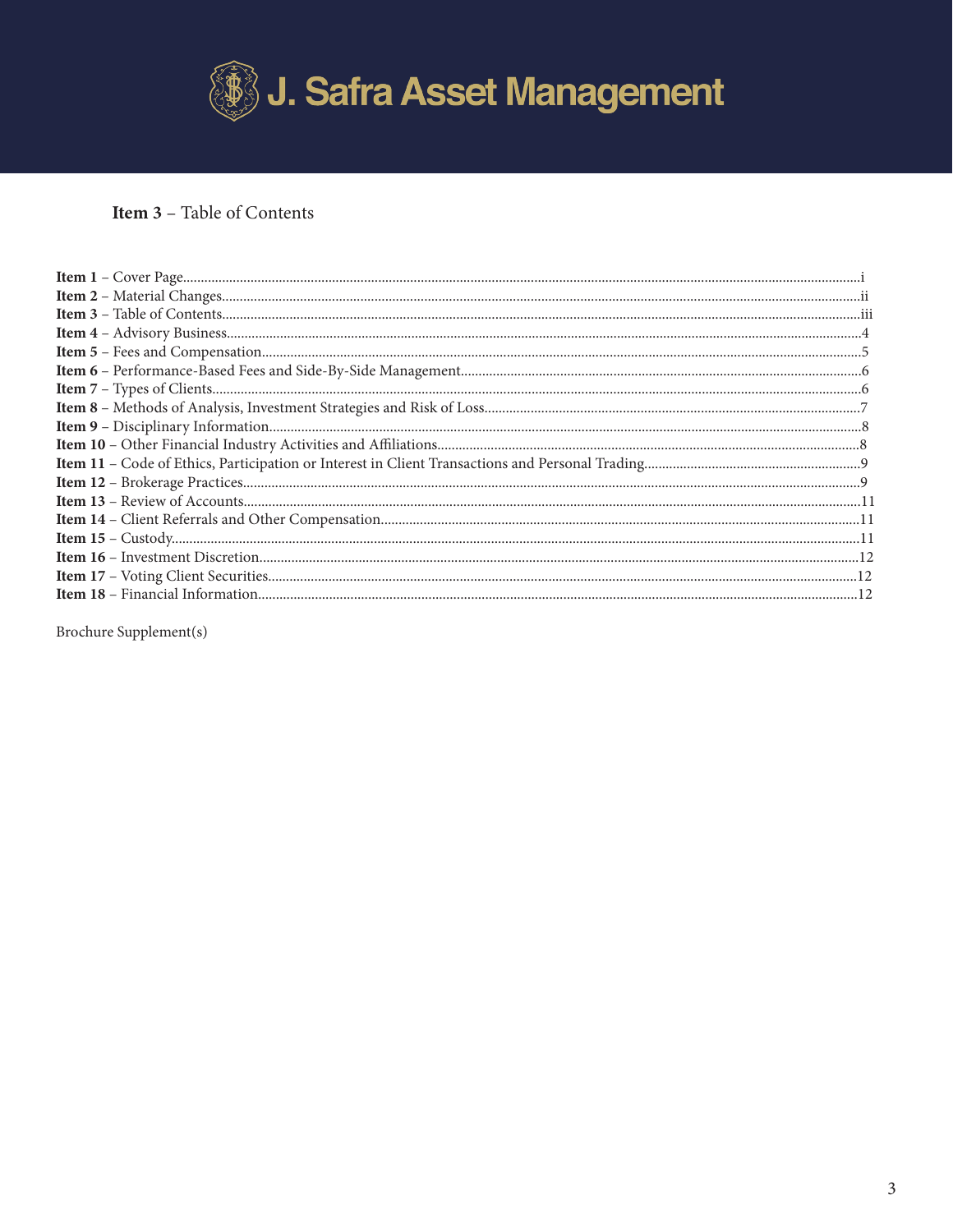

## Item 4 – Advisory Business

JSAM is owned by Safra New York Corporation and is ultimately owned and controlled by Mrs. Vicky Safra and the estate of Mr. Joseph Y. Safra . JSAM has been providing advisory services since April 2004.

As of December 31, 2021, JSAM managed \$63,422,692 on a non-discretionary basis and \$3,868,419,593 on a discretionary basis; assets under management as of December 31,2021, totaled \$3,931,842,285.

## Investment Management Services

## Client Advisory Services

## a. Non-Discretionary Advisory Services

JSAM offers non-discretionary Advisory Services to clients generally referred by Safra National Bank of New York as disclosed in Item 14 ("Client Referrals and Other Compensation") of this Brochure. JSAM provides ongoing recommendations to clients by identifying potential investments, based on and tailored to each client's individual needs. Recommendations may include private funds (hedge funds), mutual funds, fixed income instruments, equities and derivatives, as well as any other investment that JSAM may deem suitable for the client. JSAM typically monitors, on an ongoing basis, 40 to 80 different investment opportunities as part of its process, predominantly private funds (pooled investment vehicles exempt from Investment Company Act of 1940 registration).

Clients are responsible for approving the investments presented by JSAM, as well as the allocation, if any, to cash, and for implementing selected investments with their custodian. JSAM will not have discretionary authority to make investment decisions or to execute the transactions for clients without the client's consent. JSAM receives from its clients an advisory fee.

## b. Discretionary Advisory Services

JSAM offers discretionary advisory services to clients generally referred by Safra National Bank of New York as disclosed in Item 14 ("Client Referrals and Other Compensation") of this Brochure. Upon execution and acceptance of a JSAM Discretionary Investment Agreement, JSAM implements the investment strategies based on and tailored to that client's individual needs. Generally, JSAM serves as the sole investment adviser. JSAM receives from its client an advisory fee.

## c. Investment Management Services

As of the date of this brochure, JSAM serves as the investment adviser to private fund-of-one structures. In addition, JSAM serves as the sub-adviser to a private pooled investment vehicle, the securities of which are offered on a private placement bases to investors outside the United States. JSAM receives from its clients an advisory fee

## d. Managed Account Services

JSAM offers model portfolio investment strategies to clients either as a sole investment product or in various combinations or blends, as determined in reaching the clients' specific investment objectives. This includes a wide range of asset classes (i.e., fixed income and mutual funds) through actively managed accounts such as Unified Managed Accounts ("UMAs"). JSAM offers two types of UMAs: 1) Asset Allocation UMAs for different risk/reward profiles (i.e., Conservative, Balanced and Aggressive), and 2) Single Strategy UMAs focused on a specific strategy (i.e., fixed income, equities).

The clients are responsible for selecting the investment strategy from the model portfolios presented by JSAM. When a client invests in a UMA, the client directly owns the individual securities. The client may request limitations or restrictions on investing in certain securities and/or asset classes. The imposition of limitations or restrictions on an UMA portfolio may result in investment performance results and account volatility that could be materially different than that experienced by client accounts without such restrictions or limitations. JSAM may be unable to provide its services to clients with certain investment limitations or restrictions. JSAM receives from its clients an advisory fee.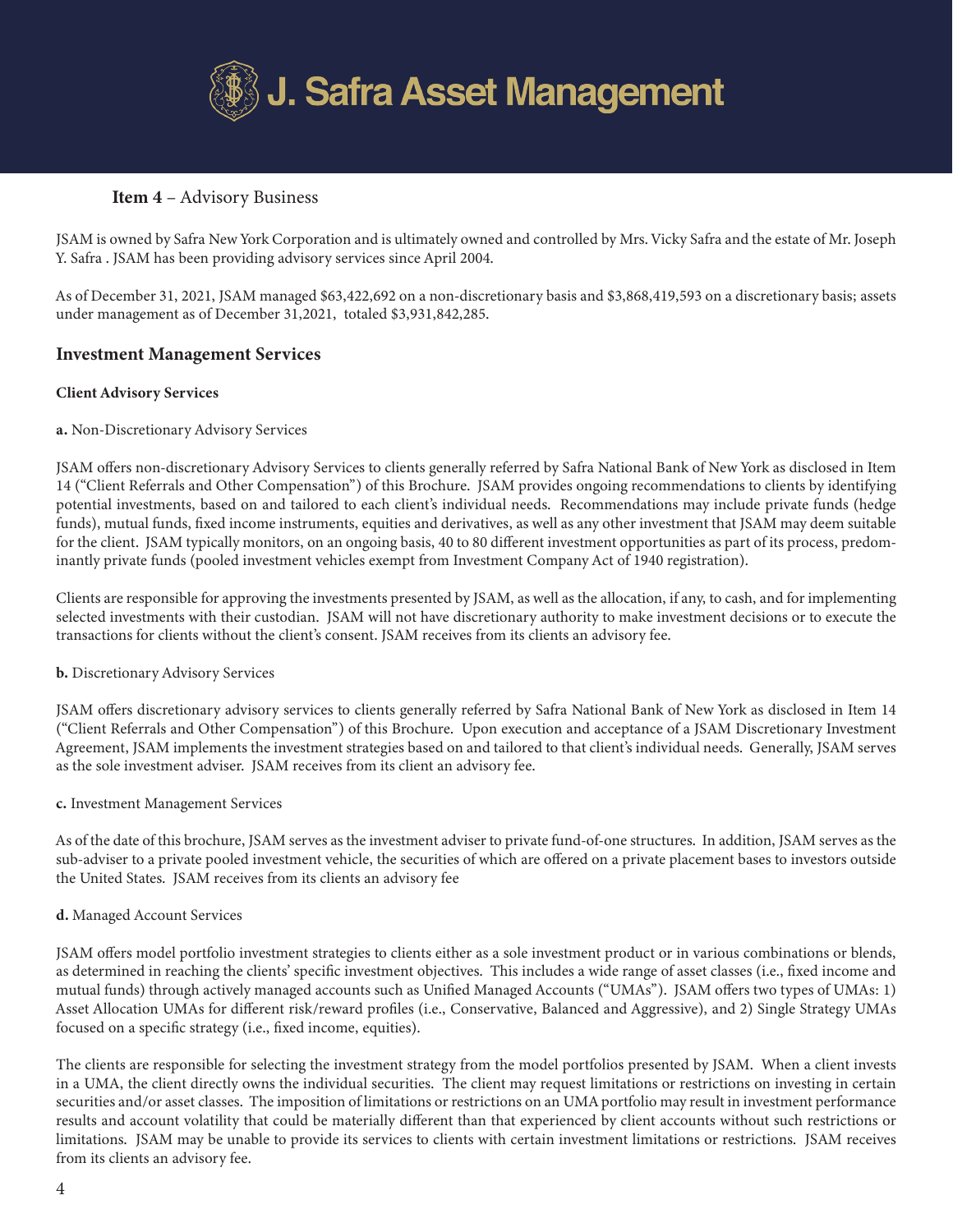

# Institutional Investment Consulting Services

JSAM also provides consulting services to certain affiliates through a service level agreement whereby JSAM provides administrative services, information, market perceptions and advice in regard to US asset market, including insights, analysis and updates of markets, private funds and any other investments as identified by JSAM.

Based on its ongoing investment research, JSAM provides research reports and, if requested, specific recommendations to affiliates that have contracted for this service. JSAM does not provide advice to the affiliate's clients as part of this consulting service, with the exception of Safra National Bank and Safra Securities LLC clients. JSAM receives a fee for these services.

## Item 5 – Fees and Compensation

## Management Fees

JSAM receives from its clients advisory fees calculated as a percentage of the assets under management. The fees vary according to the amount of assets under management, strategy and risk tolerance of each client and are subject to negotiation between JSAM and each client. JSAM's fee varies up to 2%.

Advisory fees are typically payable quarterly in arrears. For Non-Discretionary Services, the advisory fees are based on the market value of the assets under management as of the last day of each month in the quarter as per the custodian's statement. Advisory fees for Discretionary Services are based on the percentage of the average daily closing market value of the assets under management.

Advisory fees for non-discretionary and Investment management clients are typically payable quarterly in arrears, and are based on the market value of the assets under management as of the last day of each month in the quarter as per the custodian's statement. There is a minimum annual fee of \$50,000 for discretionary and non-discretionary advisory clients. The minimum annual fee might be waived at senior management discretion.

Advisory fees for discretionary clients and managed account clients are typically payable quarterly in arrears, and are based on the percentage of the average daily closing market value of the assets under management.

Discretionary clients and JSAM may typically terminate the relationship upon receipt of written notice from the other party. Non-discretionary clients and JSAM may typically terminate the relationship upon receipt of 60 days written notice. Investors in the various funds are requested to refer to the offering documents of the specific fund for information on redemptions.

## Institutional Investment Consulting Services

JSAM receives a fixed fee for this service, and the firm does not have a fee schedule for this type of service. Fees are subject to negotiation with each client. Fixed fees are due and payable monthly in arrears. Institutional Investment Consulting Service clients and JSAM may typically terminate the advisory agreement upon receipt of 30 days written notice.

## Fund Fees and Expenses

To the extent a client invests in mutual funds, exchange traded funds or private funds, all fees paid to JSAM for investment advisory services are separate and distinct from the fees and expenses charged by such funds to their shareholders. These fees and expenses are described in each fund's prospectus or offering documents. These fees will generally include a management fee, a possible distribution fee, other fund expenses and, in the case of private funds, a performance-based fee as described in Item 6 below ("Performance-Based Fees and Side-By-Side Management").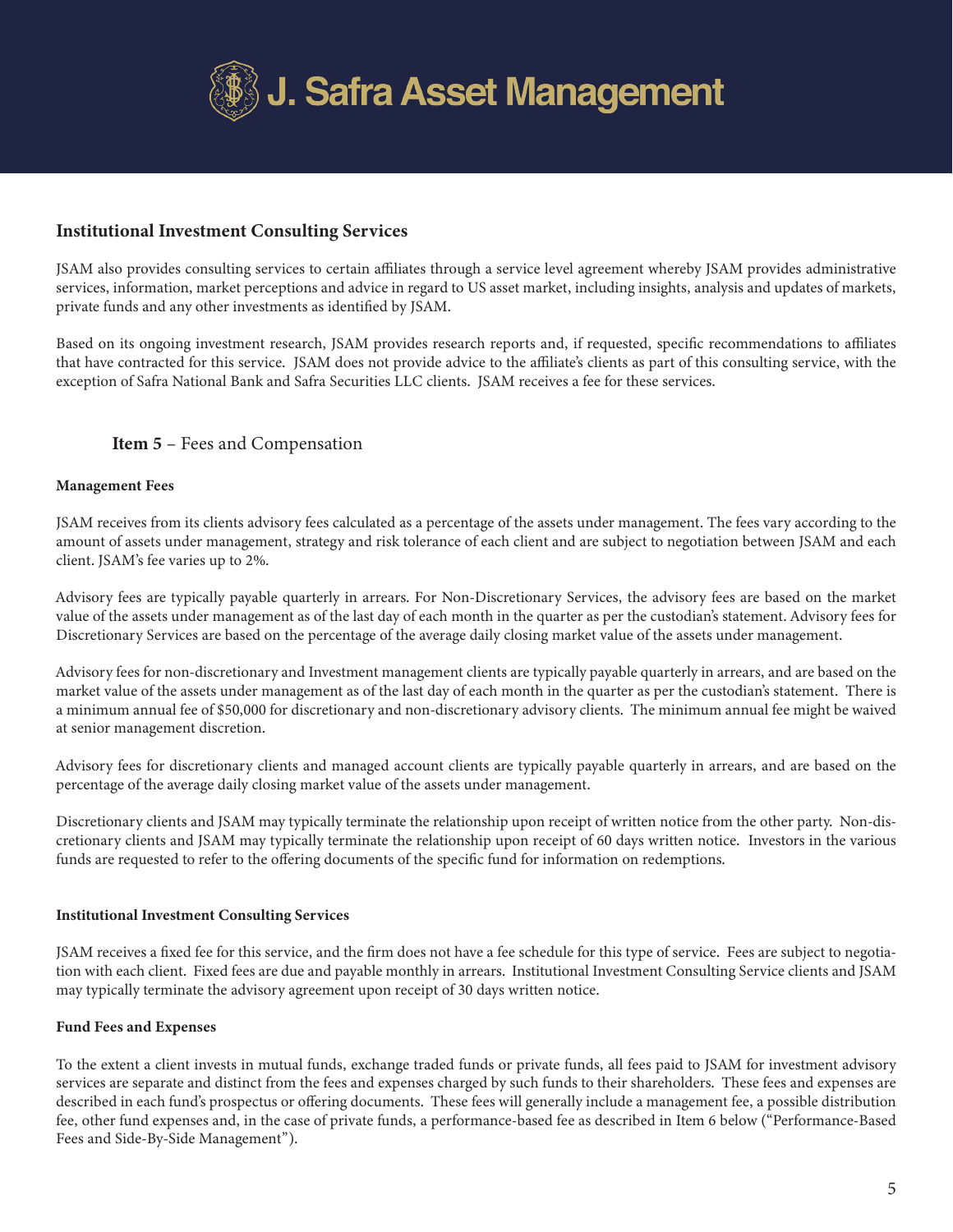

#### Other Fees

Clients generally bear all expenses related to the investment program, including, but not limited to: brokerage commissions; expenses related to buying and selling securities; custodian fees and interest and other borrowing expenses. Please refer to Item 12 ("Brokerage Practices") for additional information on how JSAM selects brokers.

#### Additional Compensation and Conflicts of Interest

JSAM does not receive compensation for the sale of securities or other investment products. If we or you invest in collective investment vehicles and similar products managed by an affiliate of JSAM, that affiliate may be economically benefited through the receipt of a management/performance fees for such products, and any such benefit(s) will not be shared with JSAM clients.

#### No Other Compensation

We do not accept any compensation for any sale of any financial instruments, referral of prospective clients or have any other type of revenue-sharing arrangement with another party unless disclosed otherwise.

## Item 6 – Performance-Based Fees and Side-By-Side Management

At present, JSAM does not receive any Performance-Based Fees or perform any Side-by-Side Management. Any investment decisions for client portfolios are made with consideration of the clients' individual investment profile and financial objective(s). We may therefore give investment advice or exercise investment discretion or take other actions for clients that may differ from the advice given, or the timing and nature of actions taken, for other clients. Investment results for different portfolios, including portfolios that are generally managed in a similar style, may also differ as a result of this considerations. Some clients may not participate at all in some investments in which other clients participate, or may participate to a different degree or at a different time.

## Item 7 – Types of Clients

JSAM provides portfolio management services to individuals, high net worth individuals, corporations and other business entities, private pooled investment vehicles (e.g., hedge funds) and other U.S. and international institutions.

#### Advisory Services

JSAM typically targets clients who seek a professional investment advisor to recommend suitable investments based on that client's investment objectives and risk constraints. These potential clients have at least \$10,000,000 in investable assets, including cash. An advisory relationship can be established with less than the minimum amount subject to senior management approval.

#### Managed Account Services

Typically, JSAM targets client accounts with minimum investable assets of \$500,000 for UMA Asset Allocation and \$250,000 for UMA Single Strategy. A managed account can be established with less than the minimum amount subject to senior management approval.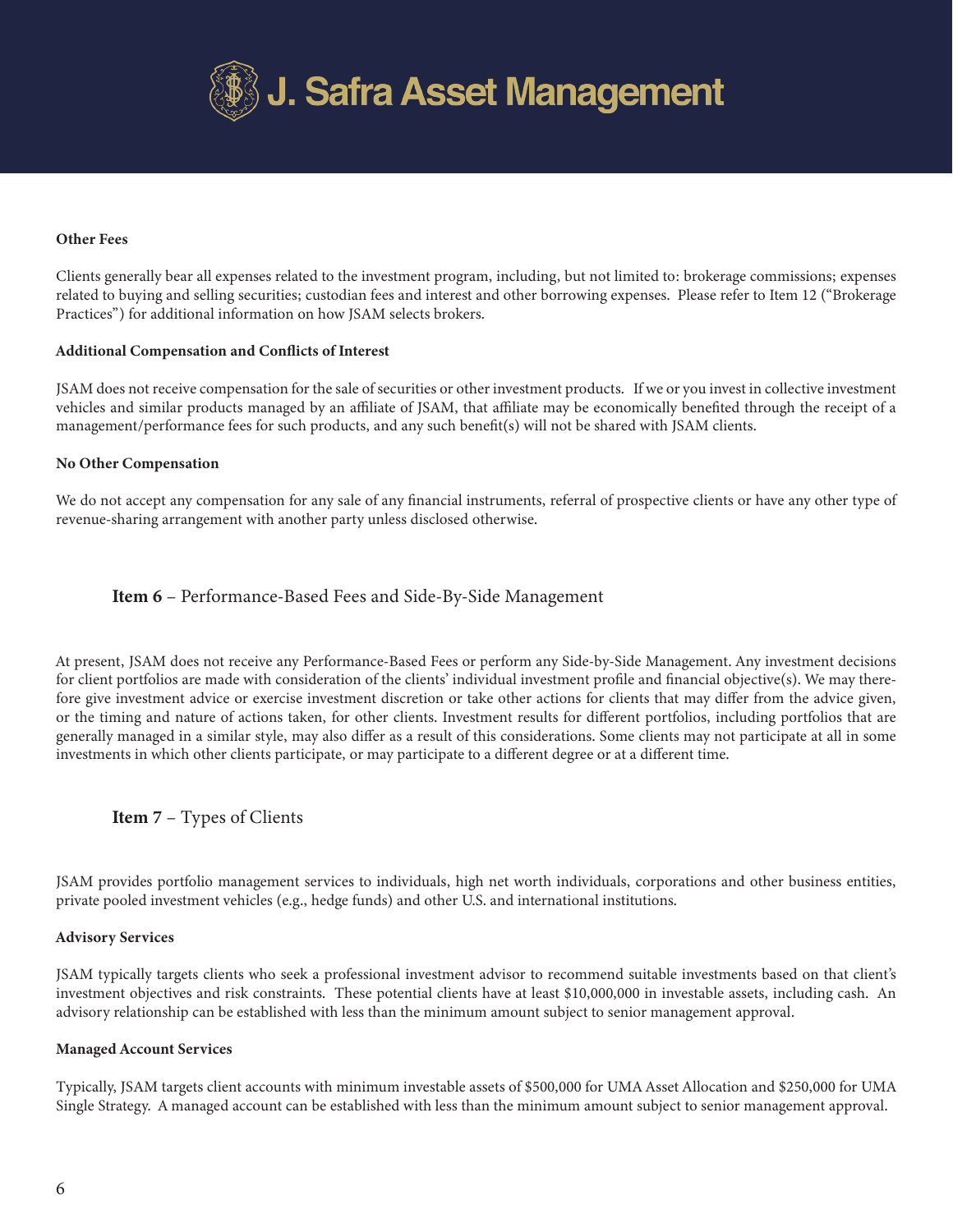

#### Investment Management Services

JSAM targets multi-family offices with private pooled investment vehicles, where JSAM can serve as either the investment manager or the sub-adviser for the vehicle. JSAM targets ultra-high net worth individuals with private fund-of-one structures for which JSAM can serve as the investment manager.

## Institutional Investment Consulting Services

Typically, JSAM targets affiliated institutions seeking information regarding different asset classes, including, but not limited to, private investments, hedge-funds and mutual funds.

 Item 8 – Methods of Analysis, Investment Strategies and Risk of Loss

## Types of Investments

JSAM offers investment advice on equities and fixed income. JSAM also provides advice with respect to all types of collective investment vehicles, including hedge funds.

#### Methods of Analysis

JSAM conducts a thorough evaluation of money managers and investment vehicles using quantitative and qualitative analysis. To the extent such information is available, JSAM considers factors including, without limitation, education, experience and background of key personnel; risk management techniques employed; risk/reward attributes of each money manager's strategy; information obtained through personal interviews and literature; portfolio composition; comparison of manager track record to peer group and market indices; independent verification of past performance; and political and economic factors.

#### Sources of Information

JSAM relies in part on information (including historical performance data) obtained directly from money managers. JSAM endeavors to obtain independent verification of certain information when it deems appropriate. When evaluating passive investments, JSAM may also rely on publicly available information of various companies. Attending industry and investment conferences as well as reading and analyzing sell-side research further complements the investment evaluation process.

#### Risk of Loss

#### Investing in securities involves risk of loss that clients should be prepared to bear.

All investments present the risk of loss of principal – the risk that the value of securities, such as hedge funds, private funds, mutual funds, ETFs, equities and individual bonds, when sold or otherwise disposed of, may be less than the price paid for the securities. Even when the value of the securities when sold is greater than the price paid, there is the risk that the appreciation will be less than inflation. In other words, the purchasing power of the proceeds may be less than the purchasing power of the original investment. There can be no guarantee that a portfolio or investment strategy will meet its objectives or that it will not suffer losses.

JSAM provides advice primarily regarding security products to foreign investors. Certain funds or model portfolios utilized by JSAM may contain international securities. Investing outside the United States involves additional risks, such as currency fluctuations, periods of illiquidity and price volatility. These risks may be greater with investments in developing countries.

JSAM cannot guarantee the future performance of Client's accounts, promise any specific level of performance, or promise that any strategy or overall management of Client's account will be successful. The investment recommendations JSAM makes for Client, in-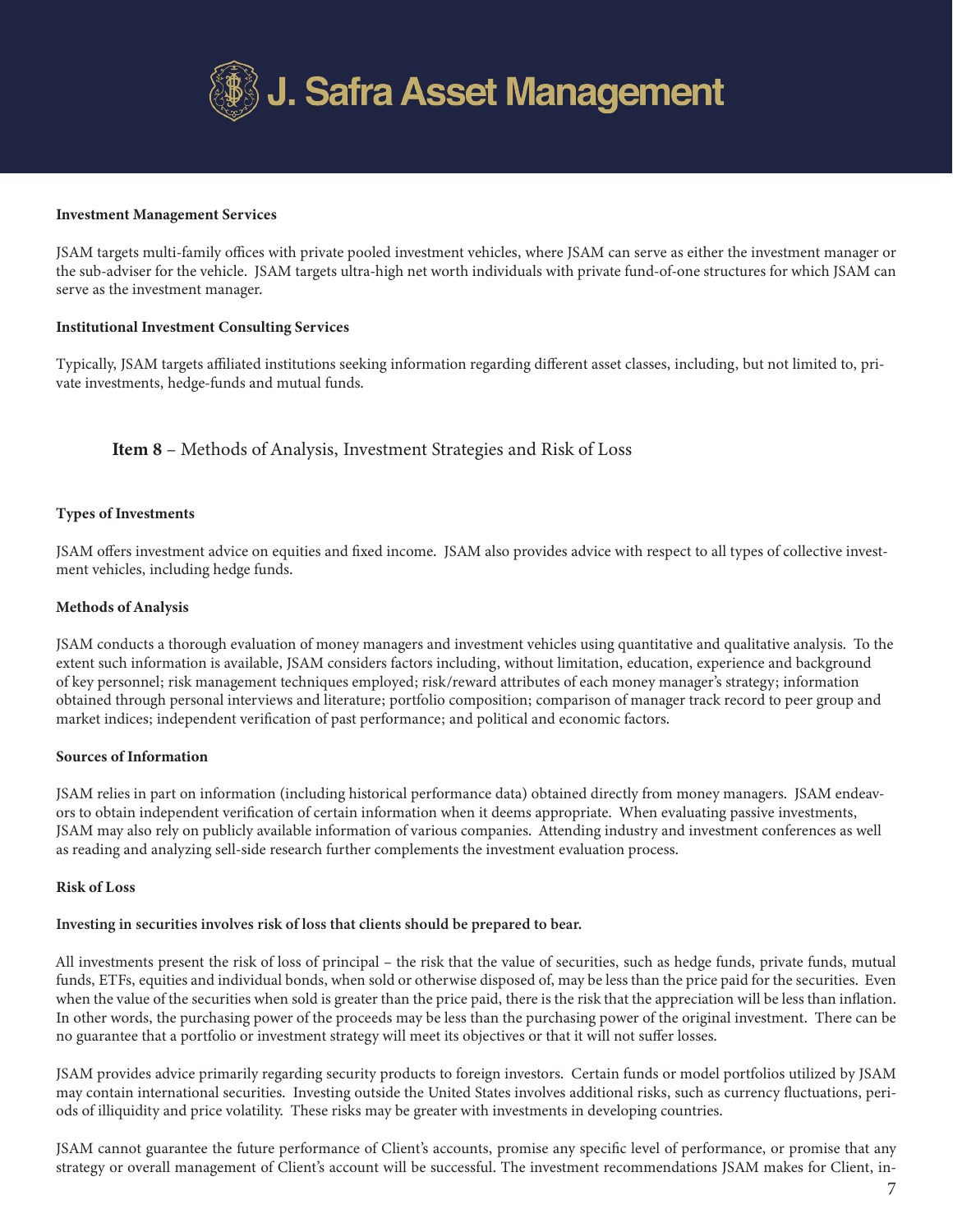

cluding equity, fixed-income and other investments, are subject to various risks, including but not limited to market, currency, credit,

liquidity, interest rate, economic, foreign, political and business risks, and will not necessarily be profitable.

The investment decisions made by JSAM are not intended as a complete investment program. In making investment decisions for the Account, JSAM will not consider any other securities, cash or other investments Client owns unless Client has told JSAM to do so in written instructions on Schedule B or other verified and acknowledged communications.

Hedge funds are speculative and involve substantial risks. Hedge funds usually are not registered or regulated under any laws, should be considered illiquid investments, are not freely transferable, may be highly leveraged, may be volatile, and may involve higher fees and expenses than other types of investments.

More information about the risks of any particular market sector can be reviewed in representative mutual fund prospectuses or private placement memoranda.

## Item 9 – Disciplinary Information

Registered investment advisers are required to disclose all material facts regarding any legal or disciplinary events that would be material to the evaluation of JSAM or the integrity of JSAM's management. JSAM has no information applicable to this Item.

# Item 10 – Other Financial Industry Activities and Affiliations

JSAM is affiliated with a number of other privately held financial services entities, both domestic and international including, but not limited to:

1. Safra National Bank of New York ("SNB")

2. Safra Securities LLC ("SSL")

3. Bank J. Safra Sarasin Ltd and its affiliates ("BJSS")

4. J Safra Sarasin Asset Management (North America)

SNB is the custodian for a majority of non-discretionary and discretionary clients and JSAM provides certain institutional consulting services to SNB as described in Item 4. JSAM, SNB and SSL are located in the same building and share some office space and common areas. However, JSAM's office workspace and document storage room are physically segregated from those of SNB and SSL. Appropriate access controls are enforced.

JSAM provides certain institutional consulting services to JSSAM Bahamas as described in Item 4.

SSL is an SEC registered broker-dealer and a member of FINRA and SIPC. JSAM at times will execute discretionary trades through SSL or other affiliated broker-dealer or others affiliates, such as SNB. These transactional fees may be more or less favorable than those that may be obtained from non-affiliated third-parties. JSAM does not receive any other compensation that would create a material conflict of interest to clients.

All JSAM's advisory clients are either SNB customers or referred by SNB. BJSS provides research as well as fund products. JSAM may utilize research or recommend products produced or managed by affiliated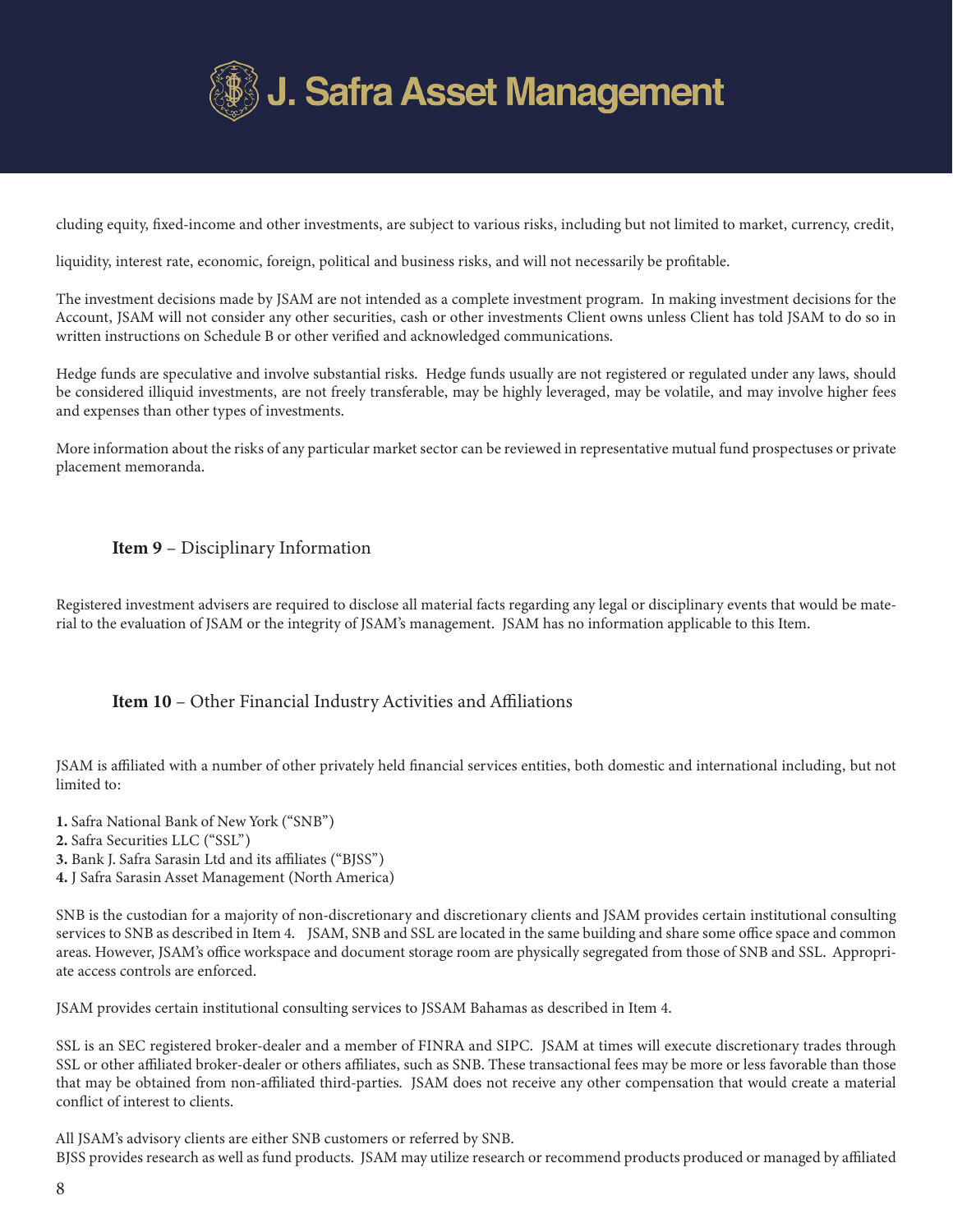

entities. It has no direct financial interest in these entities and receives no compensation for recommending these investments to its clients.

JSAM is indirectly affiliated with a number of other domestic and foreign entities such as real estate partnerships, banks and other non-investment related entities. JSAM's clients are not solicited to invest in, and have no financial interest in, any of these non-investment related entities.

# Item 11 – Code of Ethics, Participation or Interest in Client Transactions and Personal Trading

JSAM has adopted a Code of Ethics which sets forth appropriate ethical standards of business conduct that JSAM requires of its employees, including compliance with applicable federal securities laws. JSAM's Code of Ethics permits its officers and employees to trade in securities, subject to review and reporting of such transactions according to the firm's policies. Therefore, personnel of JSAM may from time to time have acquired or sold, or may subsequently acquire or sell, for their personal accounts, securities that may also be held, or have been purchased or sold, in client accounts. JSAM's Code of Ethics is designed to monitor and protect the interests of clients, and to prevent conflicts of interest or abuse of JSAM's or its employees' position of trust.

JSAM's Code of Ethics includes policies and procedures for the review of quarterly securities transaction reports as well as initial and annual securities holdings reports that must be submitted by JSAM's covered persons. Among other things, JSAM's Code of Ethics requires the prior approval of any acquisition of securities in a limited offering (e.g., private placement), an initial public offering or any personal investment in "reportable" securities. Finally, JSAM's Code of Ethics also includes oversight monitoring, enforcement and recordkeeping provisions.

JSAM or certain of JSAM's international affiliates may, at times, become party to non-public information. A restricted list is maintained by JSAM and any such affiliates, and is provided, updated as necessary to JSAM. Supervised persons of JSAM and its affiliates are prohibited from investing in any entities, on either a personal or professional basis, that are included on the restricted list.

A copy of JSAM's Code of Ethics is available to JSAM's advisory clients upon request to the Chief Compliance Officer at JSAM's principal office address.

# Item 12 – Brokerage Practices

JSAM has an affiliated broker-dealer, Safra Securities LLC ("SSL"). JSAM has made the policy decision that SSL may be utilized for trading for discretionary advisory services accounts, as well as for managed accounts.

Transaction costs are not saved by aggregating orders in almost all circumstances in which JSAM arranges transactions.

JSAM allocates trades in its managed account strategies on a pro-rata basis. In certain instances, however, such as the limited availability of publicly traded securities or over-subscribed public offerings, it may not be possible to allocate a transaction pro rata, especially if, for example, clients have materially different sized portfolios or if post-trade allocation becomes substantially different from pre-trade allocation due to minimum round lots not reached. In those cases, we will seek to randomly allocate executed trades.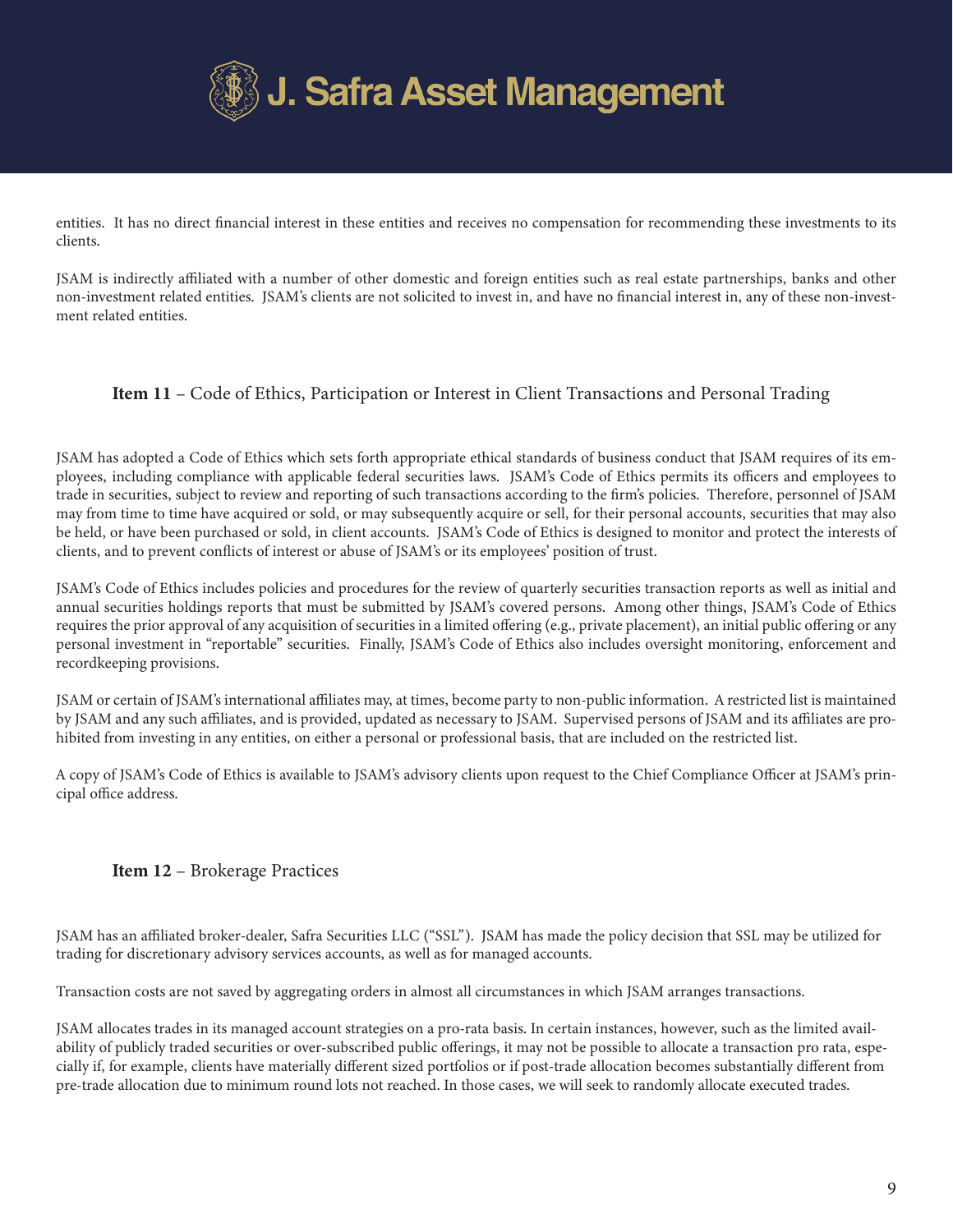

#### Non-Discretionary Advisory Services

For Non-Discretionary advisory services, JSAM will not have discretionary authority to make investment decisions on the client's behalf. JSAM does not have the discretion as to which securities to buy or sell or discretion regarding the execution of the transaction. In other words, clients are responsible for selecting the investments from those presented by JSAM, as well as the allocation, if any, to cash, and for implementing selected investments with their custodian. Put differently, JSAM will not have any authority to give any instructions on the client's behalf to any broker, dealer, custodian, hedge fund administrator or any other person, without the client's prior written consent.

When implementing a securities recommendation, clients generally will direct an institution to execute the transaction, which can be any bank, custodian or broker-dealer of the client's choice, including implementing or arranging the transaction with SNB or SSL.

#### Discretionary Advisory Services/Managed Accounts

#### a. Selection of Brokers

For discretionary advisory services, JSAM will determine which securities and the amounts of securities that are bought or sold, as well as the brokers, dealers or counterparties (collectively "Brokers") to be used (including affiliated SSL), and the associated commissions or other rates to be paid. JSAM will endeavor to select those brokers which will provide the best execution at competitive rates. In placing orders to purchase and sell securities, JSAM typically considers a number of factors in selecting appropriate brokers, including, among others: the overall costs of a trade (i.e., net price paid or received) including commissions, mark-ups, mark-downs or spreads in the context of JSAM's knowledge of negotiated commission rates currently available and other current transaction costs; quality and consistency of market access and of execution including accurate and timely execution, clearance and error/dispute resolution; the broker's ability to execute transactions of size in both liquid and illiquid markets at competitive market prices without disrupting the market for the security traded; the range of services offered by the broker, including the quality and timeliness of market information, the range of markets and products covered, quality of research services provided and recommendations made by the broker; the broker's provision of, and access to, companies (e.g., coverage of securities, access to public offerings and research materials); the broker's responsiveness to queries; the broker's reputation, financial strength and stability as compared with others; and the broker's ability to efficiently document and settle trades, as well as the ease of setup and maintenance of the relationship including the ability to maintain confidentiality. As stated in Item 13 ("Review of Accounts"), the Investment Committee of JSAM meets periodically to review best execution and approved brokers list.

JSAM may cause a client's account to pay a broker (including SSL) a higher amount of commission or effecting a transaction for the client's account than another broker would have charged for effecting that same transaction if JSAM determines in good faith that the amount of commissions is reasonable in relation to the value of the broker's overall services.

A client may direct JSAM to execute transactions for the client's account through a specified broker. In this instance, JSAM does not negotiate commissions with respect to transactions executed by the specified broker. Any such commissions will be negotiated solely between the client and the specified broker.

## b. Research and other Soft Dollars benefits

JSAM does not have any formal or informal arrangements or commitments to use commissions or "soft dollars" to pay for research products that will fall within the safe harbor for soft dollars created by Section 28(e) of the U.S. Securities Exchange Act of 1934, as amended. JSAM will make a good-faith determination that the services to be used in the investment decision making process, and that total commissions paid to a broker (including our affiliate Safra Securities LLC), are reasonable and sole in relation to the value of brokerage services provided.

Under JSAM's Section 28(e) soft dollar policies, JSAM may receive third party research products including periodically and publicly available newsletter. These material are provided to us free of charge, and are not subject to any transaction volume directed to a particular broker-dealer. We do not consider the provision of research or other services when evaluating execution services.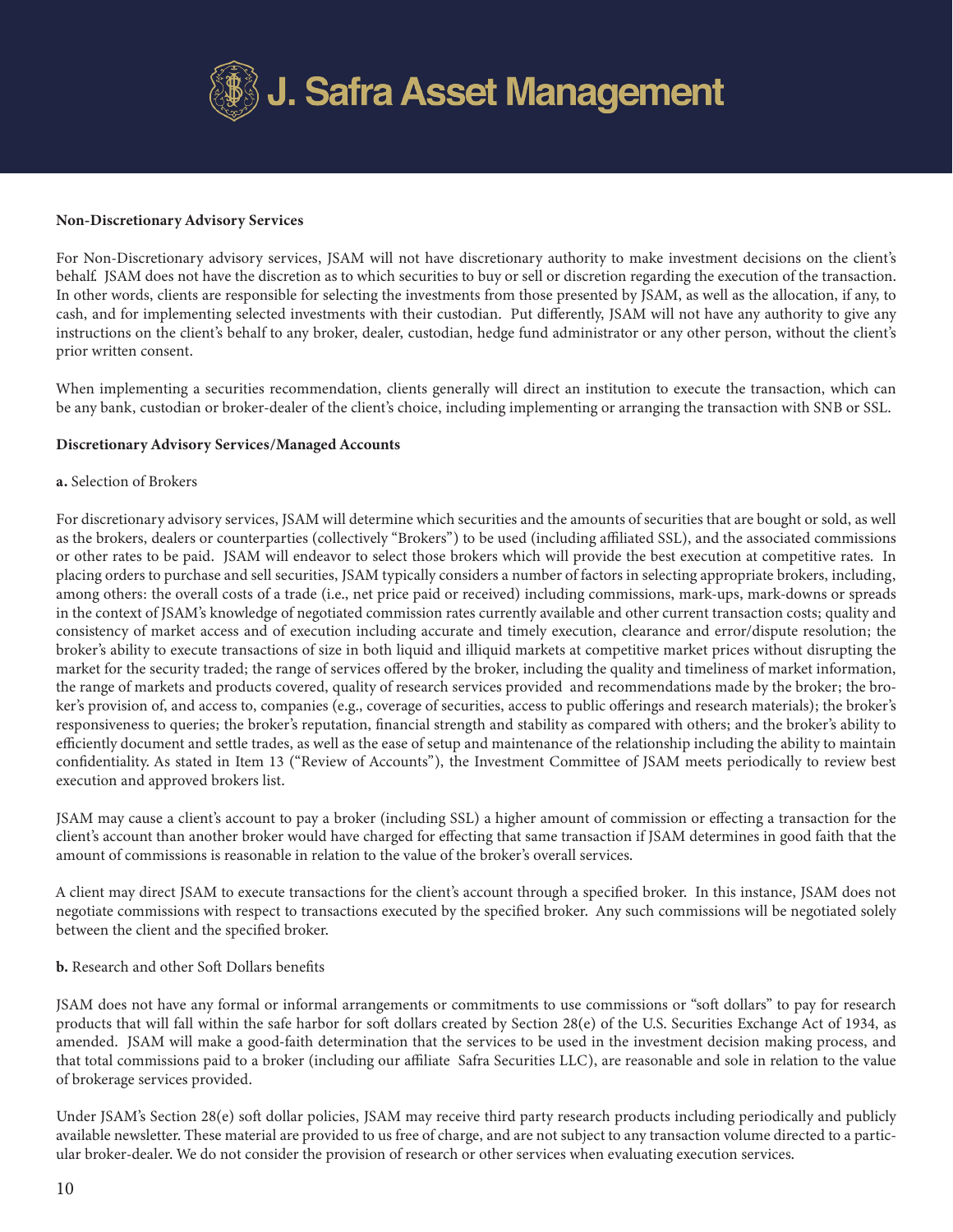

# Item 13 – Review of Accounts

#### Reviews

JSAM's Investment Committee, consisting of Patrick Barros, Simoni Morato, Parin Tolia, Adriano Vieira and Gregory Cohen meets at least six times per year. At such meetings, the Investment Committee reviews overall market conditions and any notable performance or change to strategy of underlying money manager(s). The Committee also reviews all accounts during its meetings, and may, as a result of this review, determine or recommend adding new managers and/or investment vehicles to the client, removing existing money managers, and/or investment vehicles and/or adjusting the level of assets maintained with money managers and/or investment vehicles. The Committee also approves, by majority vote, all asset allocation recommendations and investment decisions. Advisory clients and Institutional Investment Consulting client accounts will be reviewed as contracted for at the inception of the advisory relationship.

Management is responsible for reviewing best execution, the approved brokers list, and soft dollar and other trading considerations on a periodic basis.

#### Reports

Clients typically receive monthly reports from JSAM which show performance on both an individual security level and consolidated across the advisory account. Estimated market values are provided from the custodian, fund administrator or fund managers. Clients also receive a periodic investment newsletter through the relationship with their account officers.

## Item 14 – Client Referrals and Other Compensation

JSAM may refer potential clients to any affiliated entities and vice versa. JSAM receives no compensation for any referrals to affiliated or unaffiliated entities.

JSAM may receive potential client referrals from affiliate SNB pursuant to a written agreement. In the event that the referred client becomes a JSAM Client, JSAM will compensate SNB for the referral with a percentage of its Management Fees listed in Item 5 at no additional cost to the Client.

## Item 15 – Custody

Clients will receive at least quarterly statements directly from their brokerage firm, and bank, including statements from affiliated broker-dealers and affiliated banks, or other qualified custodians or sub-custodians that hold and maintain client's investment assets. JSAM urges its clients to carefully review such statements and compare such official custodial records to the reports that JSAM may provide. JSAM's reports may vary from custodial statements based on accounting procedures, reporting dates or valuation methodologies of certain securities.

The SEC's custody rule sets forth certain requirements for the safekeeping of client assets. Under this rule, JSAM may be viewed as having custody of certain client assets due to its ability to deduct fees directly from certain client accounts. Pursuant to the rule, JSAM has an independent Public Company Accounting Oversight Board ("PCAOB") accounting firm conduct an agreed-upon procedures audit annually and, according to regulations, an internal controls review is performed on its affiliates SNB and SSL. As a result of this review, Deloitte & Touche LLP provides an AT-C 205 Internal Controls report. Additionally, SNB, as a US National Bank is subject to the supervision of the Office of the Comptroller of the Currency and is subject to various regulatory and reporting requirements. SSL,